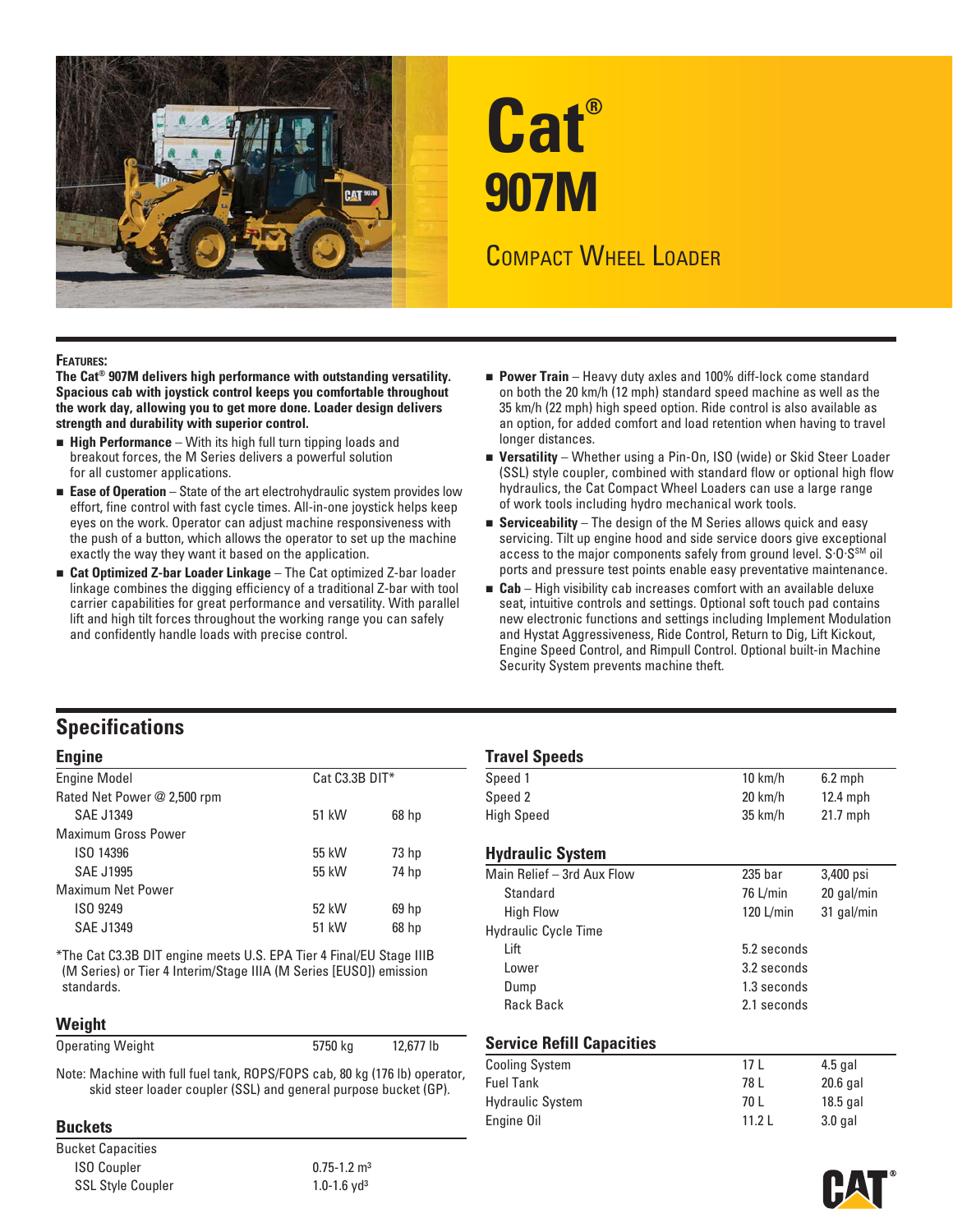# **907M Compact Wheel Loader**



#### **Dimensions**

(All dimensions are approximate. Dimensions shown are based on the machine equipped with general purpose bucket and standard 405/70 SPT9 tires.)

|                                           |                 | <b>With ISO Coupler</b> |                   | <b>With SSL Coupler</b> |
|-------------------------------------------|-----------------|-------------------------|-------------------|-------------------------|
| 1 Cab Height                              | 2585 mm         | $8$ ft $6$ in           | 2585 mm           | $8$ ft $6$ in           |
| 2 Ground Clearance                        | 300 mm          | 11.8 in                 | 300 mm            | $11.8$ in               |
| 3 Wheelbase                               | 2170 mm         | 7ft1in                  | 2170 mm           | 7ft1in                  |
| 4 Overall Length with Bucket              | 5469 mm         | 17 ft 11 in             | 5585 mm           | 18 ft 4 in              |
| 5 Reach at Maximum Dump Height            | 725 mm          | $2$ ft 4 in             | 810 mm            | 2 ft 8 in               |
| 6 Dig Depth                               | 95 mm           | 3.7 in                  | 90 mm             | $3.5$ in                |
| 7 Maximum Dump Height                     | 2478 mm         | 8ft1in                  | 2395 mm           | 7 ft 10 in              |
| 8 Load Over Height                        | 3027 mm         | 9 ft 11 in              | 3035 mm           | 9 ft 11 in              |
| 9 Hinge Pin at Maximum Height             | 3227 mm         | 10 ft 7 in              | 3230 mm           | 10 ft 7 in              |
| 10 Departure Angle (Degrees)              | $33^\circ$      |                         | $33^\circ$        |                         |
| 11 Overall Length with Forks              | 5915 mm         | 19 ft 4 in              | 5945 mm           | $19$ ft 6 in            |
| 12 Reach at Ground Level                  | 720 mm          | $2$ ft 4 in             | 750 mm            | 2 ft 6 in               |
| 13 Maximum Reach                          | 1215 mm         | 3 ft 11 in              | 1265 mm           | 4 ft 2 in               |
| 14 Fork Depth Below Ground (Above Ground) | $25 \text{ mm}$ | $1.0$ in                | $(45 \text{ mm})$ | $(1.8 \text{ in})$      |
| 15 Fork Height at Maximum Reach           | 1425 mm         | $4$ ft $8$ in           | 1490 mm           | 4 ft 11 in              |
| 16 Maximum Fork Height                    | 3090 mm         | $10$ ft 1 in            | 3160 mm           | 10 ft 4 in              |
| 17 Fork Reach at Maximum Height           | 445 mm          | 1 ft 5 in               | 505 mm            | 1 ft 8 in               |
| 18 Turning Radius Over Bucket             | 4489 mm         | 14 ft 8 in              | 4515 mm           | 14 ft 10 in             |
| 19 Turning Radius Inside Tire             | 2240 mm         | 7 ft 4 in               | 2240 mm           | $7$ ft 4 in             |
| 20 Width Over Bucket                      | 2045 mm         | $6$ ft $8$ in           | 2035 mm           | $6$ ft $8$ in           |
| 21 Tire Gauge                             | 1420 mm         | $4$ ft $8$ in           | 1420 mm           | $4$ ft $8$ in           |
| 22 Machine Width                          | 1840 mm         | 6 ft                    | 1840 mm           | 6 ft                    |
| 23 Articulation Angle (Degrees)           |                 | $39^\circ$              | $39^\circ$        |                         |
| 24 Dump Angle at Maximum Height (Degrees) |                 | $45^{\circ}$            | $45^\circ$        |                         |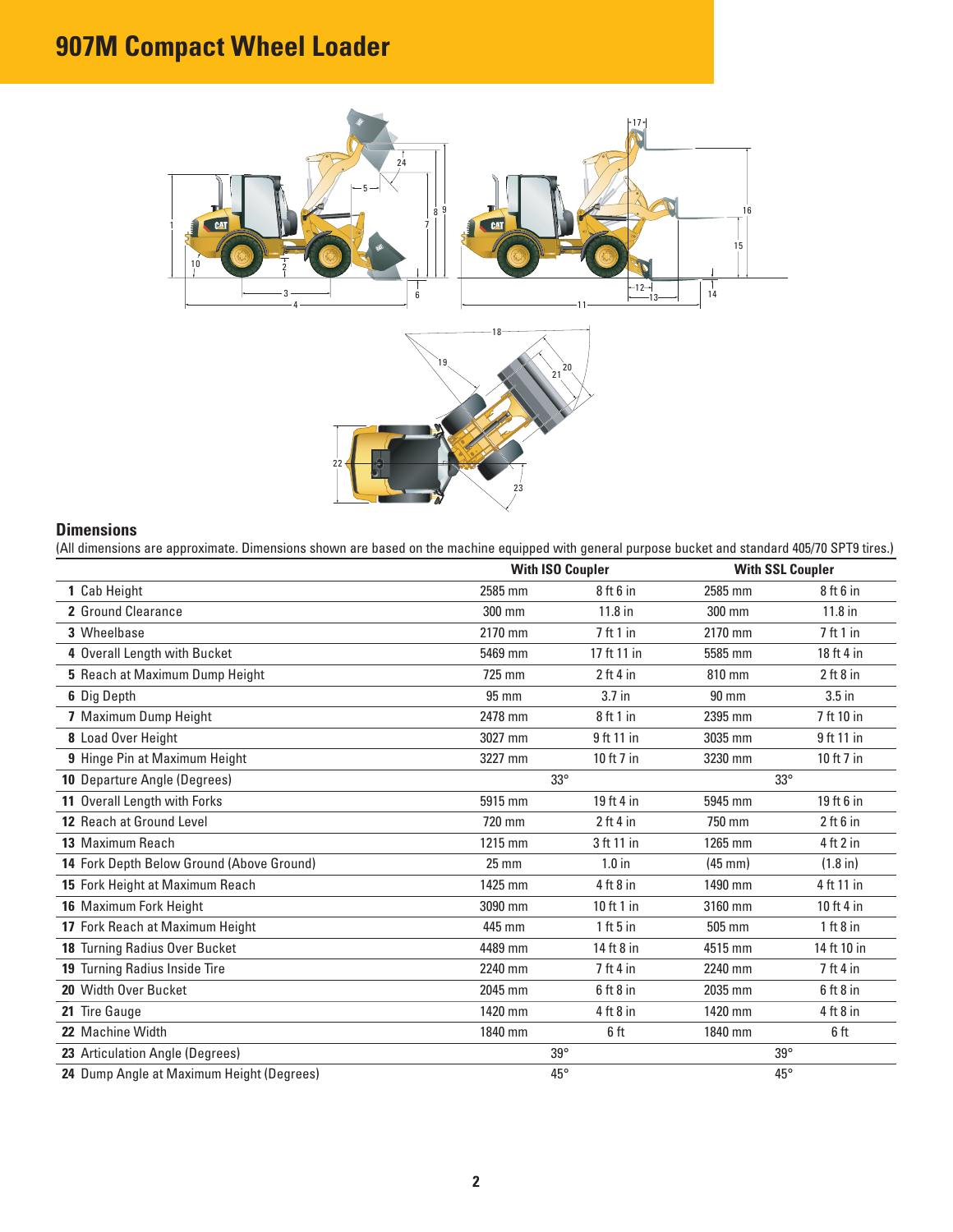# **907M Compact Wheel Loader**

#### **Operating Specifications**

Machine with full fuel tank, ROPS/FOPS cab, 80 kg (176 lb) operator, either SSL or ISO coupler and general purpose bucket (GP).

| <b>ISO</b><br><b>Coupler Type</b>                                                                                                 |                       |                       | <b>SSL</b>            |                    |
|-----------------------------------------------------------------------------------------------------------------------------------|-----------------------|-----------------------|-----------------------|--------------------|
| <b>Tire Size</b>                                                                                                                  |                       | 405/70 R18            |                       | 405/70 R18         |
| <b>Operating Weight</b>                                                                                                           | 5859 kg               | 12,913 lb             | 5750 kg               | 12,677 lb          |
| <b>Rated Bucket Capacity</b>                                                                                                      | $1.0 \; \mathrm{m}^3$ | $1.3$ yd <sup>3</sup> | $1.0 \; \mathrm{m}^3$ | $1.3 \text{ yd}^3$ |
| <b>Breakout Force, Bucket</b>                                                                                                     | 52 kN                 | 11,689 lb             | 42 kN                 | 9,442 lb           |
| Rated Operating Load at Full Turn, Bucket                                                                                         | 1880 kg               | 4,145 lb              | 1750 kg               | 3,858 lb           |
| Straight Tipping Load, Bucket)                                                                                                    | 4615 kg               | 10,174 lb             | 4295 kg               | 9,469 lb           |
| Full Turn Static Tipping Load, Bucket                                                                                             | 3760 kg               | 8,289 lb              | 3500 kg               | 7,716 lb           |
| <b>Rack Back, Transport Position</b>                                                                                              | $52^\circ$            |                       |                       | $52^\circ$         |
| Rated Operating Load at Full Turn, Forks (EN 474-3:2006, firm and level ground, 1.25 stability<br>and 500 mm [20 in] load center) | 2292 kg               | $5,051$ lb            | 2120 kg               | 4,674 lb           |

#### **Cab Features**

| <b>Standard Cab Features</b>                                                       | <b>Comfort Cab</b> | <b>Deluxe Cab</b> | Canopy    |
|------------------------------------------------------------------------------------|--------------------|-------------------|-----------|
| Cup Holder                                                                         |                    |                   |           |
| <b>Two Access Doors</b>                                                            | $\bullet$          | ٠                 |           |
| <b>Fixed Steering Column</b>                                                       |                    |                   | ٠         |
| Adjustable Steering Column                                                         | $\bullet$          | $\bullet$         |           |
| <b>Vinyl Suspension Seat</b>                                                       |                    |                   |           |
| <b>Cloth Suspension Seat, Arm Rest</b>                                             | $\bullet$          |                   |           |
| Cloth, Electric Air Suspension, Arm/Head Rest, Lumbar Support and Heated Back Seat |                    | $\bullet$         |           |
| Left Window - Sliding                                                              | $\bullet$          | $\bullet$         |           |
| Right Window - Sliding                                                             |                    | $\bullet$         |           |
| <b>Heated Rear Window</b>                                                          | $\bullet$          | $\bullet$         |           |
| <b>Coat Hook</b>                                                                   |                    | ٠                 | ٠         |
| Cabin Light                                                                        | ٠                  | $\bullet$         |           |
| Sun Visor                                                                          | $\bullet$          | $\bullet$         | ٠         |
| Radio-ready Kit (wiring, speaker, aerial and grilles)                              |                    | $\bullet$         |           |
| <b>External Knock Back Mirrors</b>                                                 | $\bullet$          | $\bullet$         | $\bullet$ |
| Lockable Storage Box                                                               | $\bullet$          | $\bullet$         |           |
| Adjustable Internal Mirror                                                         | $\bullet$          | $\bullet$         |           |
| Heater                                                                             | $\bullet$          | $\bullet$         |           |
| <b>Optional Cab Features</b>                                                       |                    |                   |           |
| Air Conditioner                                                                    | $\bullet$          | $\bullet$         |           |
| Cat Radio/CD/MP3/WMA/AUX                                                           | $\bullet$          | ٠                 |           |
| <b>Rear Blind</b>                                                                  |                    |                   |           |
| <b>Machine Security System</b>                                                     |                    | ٠                 |           |
| Radio-ready Kit (wiring, speaker, aerial and grilles)                              |                    |                   |           |

#### **Maximum Material Densities**

Based on ISO 7546:1983, and rated operating loads at full turn.

| <b>Bucket Type</b>              |                        | <b>General Purpose</b>     |                       | Multi Purpose              |                       | <b>Light Material</b>      |  |
|---------------------------------|------------------------|----------------------------|-----------------------|----------------------------|-----------------------|----------------------------|--|
| <b>Rated Capacity</b>           | $1.0 \; \mathrm{m}^3$  | l.3 vd <sup>3</sup>        | $0.75 \text{ m}^3$    | $1.0 \text{ vd}^3$         | $1.2 \text{ m}^3$     | $1.6$ vd $3$               |  |
| Dump Height                     | 2395 mm                | 94 in                      | 2470 mm               | 97 in                      | 2285 mm               | 90 in                      |  |
| <b>Maximum Material Density</b> | 1584 kg/m <sup>3</sup> | $2,670$ lb/yd <sup>3</sup> | $2149 \text{ kg/m}^3$ | $3,622$ lb/yd <sup>3</sup> | $1218 \text{ kg/m}^3$ | $2,053$ lb/yd <sup>3</sup> |  |
| Bucket Width                    | 2035 mm                | 80 in                      | 1880 mm               | 74 in                      | 2080 mm               | 82 in                      |  |